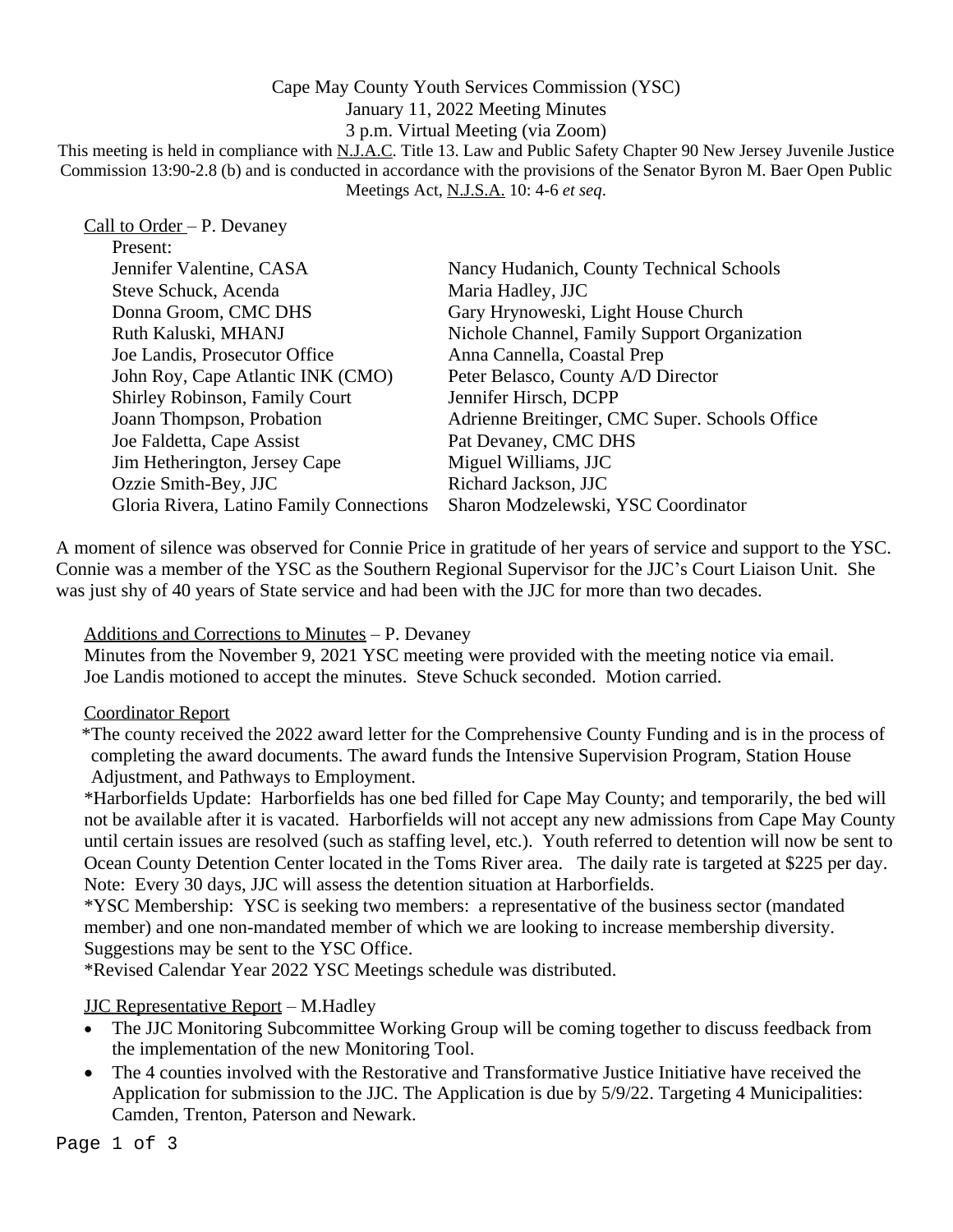- Client Specific Funds was re-emphasized by the YSC Grants Management Unit that these funds can be used to transport youth to appointments, including placements within the three approved points of the continuum: Detention, Disposition, Reentry.
- The Court Liaison Unit is still in the process of backfilling two positions covering Sussex and Warren and Middlesex and Somerset.

# JDAI Update – S. Robinson

Last year, the 2021 Innovation program monitors were completed, 2022 JDAI Innovation Funding Proposals were approved, and the RFP process was completed. The next meeting of the full council will be held on 1/19 @ 3pm which will include a data review. Miguel Williams noted that program Mini System Assessments will be developed this year.

# Program Updates

# **Intensive Supervision (ISP):** Steve Schuck reported on 2021 program year:

10 youth served: 4 white youth/6 youth of color; age range was 11-19. Major reason for ISP was sexual offense. Due to policy reforms, the youth referred to ISP are involved with serious offenses. Five youth are currently under supervision. The program uses Language Line when needed for interpreter services.

**Station House Adjustment:** Joe Faldetta reported that 50 youth completed the program in 2021 which is less than 2020. The decrease may be a result of the legislation regarding underage use of alcohol/marijuana and less referrals from law enforcement. Provider has reached out to schools regarding the program as an alternative to suspensions. Provider indicated a program, PreVenture, is an intervention program that could be further discussed if a 2nd level of SHA is considered.

**Family Advocate**: Nichole Channel reported 2021 was slow but promising and had some positive aspects, such as two trainings and outreach meetings with LCMR school. Due to covid, it was challenging to connect with families and the provider will continue to address the issue in the coming year.

**Probation Enrichment, Incentive, and Orientation (POPs)**: Joann Thompson reported the initial core group of POPs youth completed probation successfully. A fourth quarter healthy activity will be continued into 2022 due to implementation issues. Program is looking forward to partnering with Cape Assist in 2022 to offer enrichment trips, etc. It was noted that youth with sexual offenses are less likely to participate in group activities.

**Probation Pathways:** Jim Hetherington reported the program had 8 referrals in 2021. Four youth enrolled in the program. Three youth were involved in a work experience and 2 were successful. Jim outlined the various aspects of the program.

# Old Business

**Request For Proposals:** Proposal Review Committee recommended to the County Commissioners that Cape Assist receive the award for the 2022 Innovations Grant of \$40,000 for the Probation Enrichment, Incentive, and Orientation program. The Proposal Review Committee consisted of five individuals who are members of the Cape May County Youth Services Commission. Two JJC representatives attended the review but did not participate in the discussion/scoring. One RFP response was received and reviewed. The Commission previously empowered the Proposal Review committee to approve the award for funding of POPs to the agency with the highest score.

# **New Business**

**Hope and Healing: Mental Health Association of NJ:** Ruth Kaluski presented information about programs available for mental health support: Hope and Healing; Question/Persuade/Refer Training; and Mental Health First Aid training.

Page 2 of 3